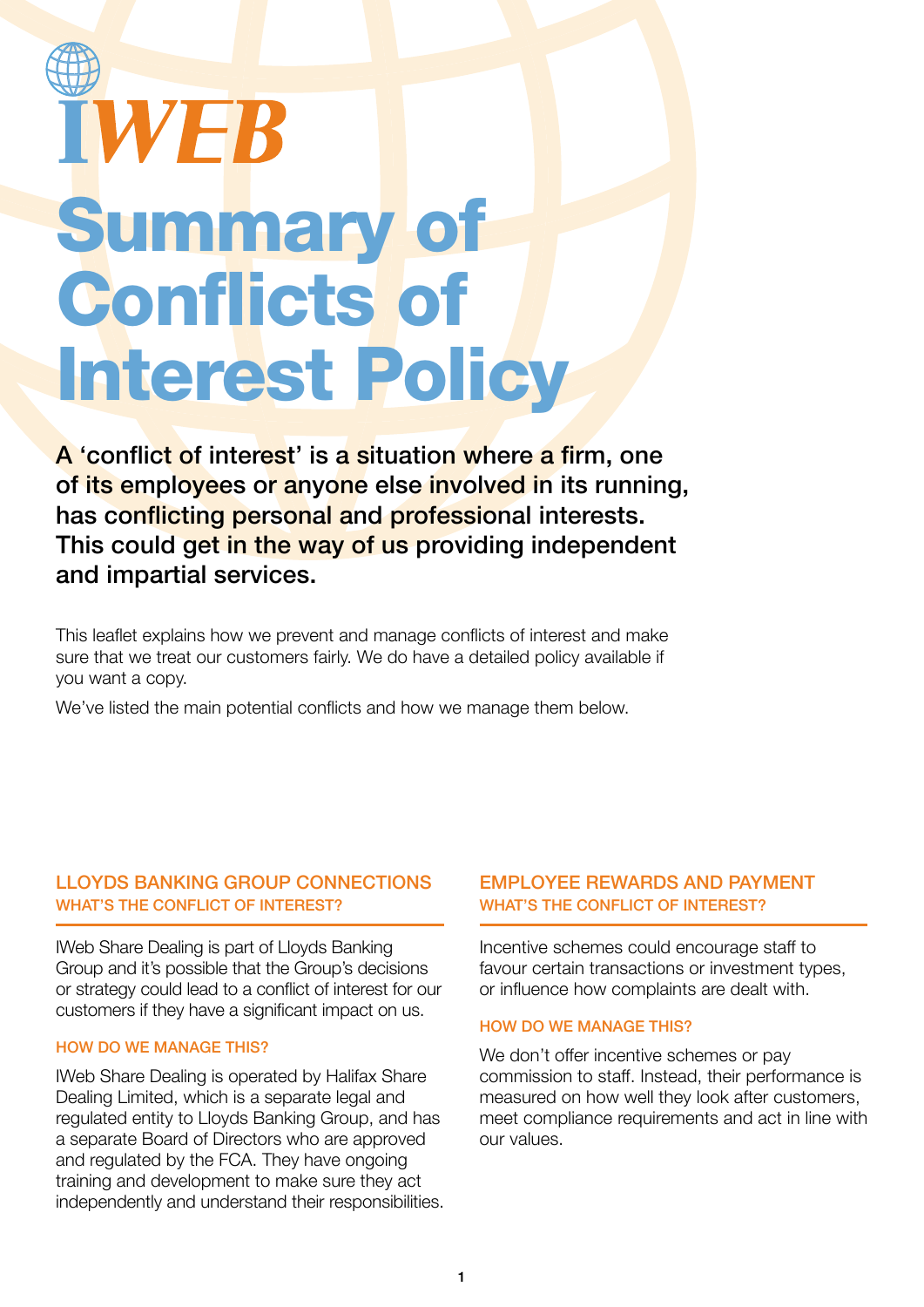## GIFTS AND OTHER INDUCEMENTS WHAT'S THE CONFLICT OF INTEREST?

Gifts, entertainment, hospitality and other inducements could influence staff to choose a particular supplier rather than acting in customers' best interests. We sometimes receive modest non-monetary benefits from product providers or other third parties, including the provision of literature or participation in training and seminars. We may also occasionally receive gifts from customers and suppliers.

#### HOW DO WE MANAGE THIS?

We take care to make sure that any gifts or other benefits are modest and are recorded and monitored.

#### PERSONAL CONFLICTS WHAT'S THE CONFLICT OF INTEREST?

If our staff, or any of their close family or friends, hold positions of responsibility in other companies, staff may prioritise their interests over those of our customers.

Close links with other companies could also influence staff to choose them as suppliers over others who might offer a better service for customers.

Staff may also have personal relationships with customers, and prioritise their complaints or claims over those of other customers.

#### HOW DO WE MANAGE THIS?

We train staff to make sure they understand their obligations. We check to make sure that staff don't have any undisclosed and unapproved relationships with suppliers, customers, colleagues or competitors that might get in the way of their independent judgement and stop them acting in customers' best interests.

We also segregate duties, which means that staff have separate roles and responsibilities so any activities cannot be carried out without supervision and monitoring.

We also restrict and carefully control how confidential information that could cause a conflict is shared across the business.

#### PERSONAL ACCOUNT DEALING WHAT'S THE CONFLICT OF INTEREST?

Staff working at IWeb Share Dealing can have their own accounts and use these to trade. They could trade ahead of customers for their own benefit, which could disadvantage customers.

#### HOW DO WE MANAGE THIS?

We have a detailed Personal Account Dealing policy and any transactions by staff on their own accounts must be carried out in accordance with this policy. These are monitored by our Compliance department who check to make sure that personal account transactions haven't affected customer orders.

# **SUMMARY**

After careful review we firmly believe that we have taken all necessary steps to manage or mitigate any potential conflicts of interest that could affect you.

We will continue to review this policy on a regular basis.

# FIND OUT MORE

#### GO TO

iwebsharedealing.co.uk

#### CALL US

on 03450 707 129. If you need to call us from abroad, you can call us on +44 (0) 113 239 1275.

# Please contact us if you'd like this information in an alternative format such as Braille, large print or audio.

If you have a hearing or speech impairment you can use Relay UK. On a smartphone, computer or tablet, you can call through the Relay UK app, our lines are open Monday to Friday, 9am to 8pm except on Public holidays where lines are open 9am to 5pm (closed Christmas day).

Information correct as at March 2022.